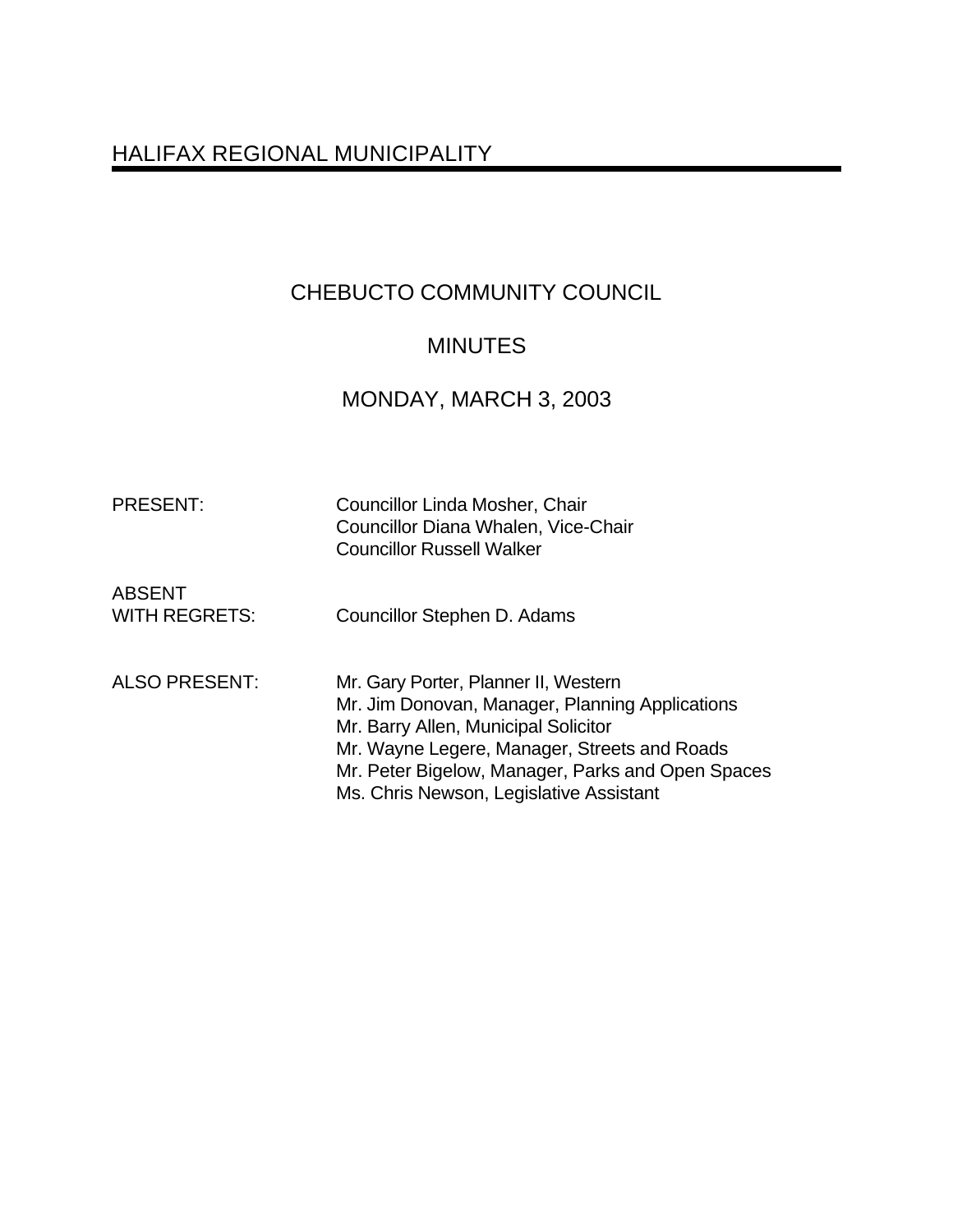# **TABLE OF CONTENTS**

| 1. |            |                                                                                                                                                                                                |
|----|------------|------------------------------------------------------------------------------------------------------------------------------------------------------------------------------------------------|
| 2. |            |                                                                                                                                                                                                |
|    | 2.1<br>2.2 | Minutes of continued Public Hearing February 12, 2003 4                                                                                                                                        |
| 3. |            | APPROVAL OF THE ORDER OF BUSINESS AND APPROVAL OF ADDITIONS                                                                                                                                    |
| 4. |            |                                                                                                                                                                                                |
|    | 4.1        |                                                                                                                                                                                                |
|    |            | 4.1.1<br>4.1.2<br>Speed of Snow Ploughs on Residential Streets - Herring Cove Road<br>4.1.3<br>4.1.4<br>Off-leash at Frog Pond/Sir Sanford Fleming Park  5<br>4.1.5<br>4.1.6<br>4.1.7<br>4.1.8 |
| 5. |            |                                                                                                                                                                                                |
| 6. |            |                                                                                                                                                                                                |
| 7. |            |                                                                                                                                                                                                |
|    | 7.1        | Case #00066: Rezoning and Development Agreement for Governor's<br>. 8                                                                                                                          |
| 8. |            | 10                                                                                                                                                                                             |
| 9. |            |                                                                                                                                                                                                |
|    | 9.1        |                                                                                                                                                                                                |
|    |            | 9.1.1                                                                                                                                                                                          |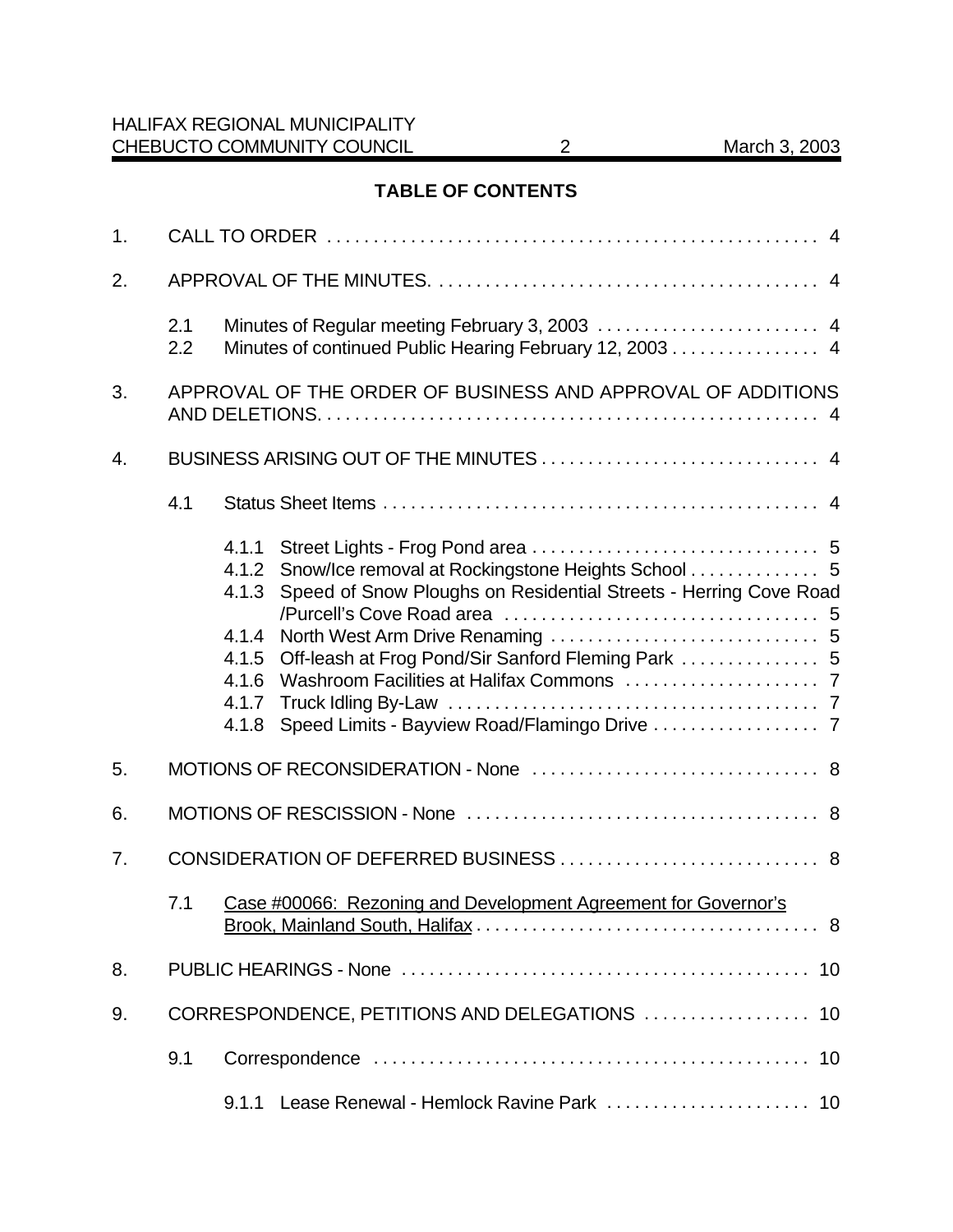|     |                              | <b>HALIFAX REGIONAL MUNICIPALITY</b><br>CHEBUCTO COMMUNITY COUNCIL    | 3 | March 3, 2003 |
|-----|------------------------------|-----------------------------------------------------------------------|---|---------------|
|     | 9.2                          | 9.2.1 Petition Regarding Off-leash in Frog Pond Area  11              |   |               |
| 10. |                              |                                                                       |   |               |
|     | 10.1                         |                                                                       |   |               |
| 11. |                              |                                                                       |   |               |
| 12. |                              |                                                                       |   |               |
|     | 12.1<br>12.2<br>12.3<br>12.4 | Case #00062: Request to amend the Halifax Municipal Planning Strategy |   |               |
| 13. |                              |                                                                       |   |               |
| 14. |                              |                                                                       |   |               |
| 15. |                              |                                                                       |   |               |
| 16. |                              |                                                                       |   |               |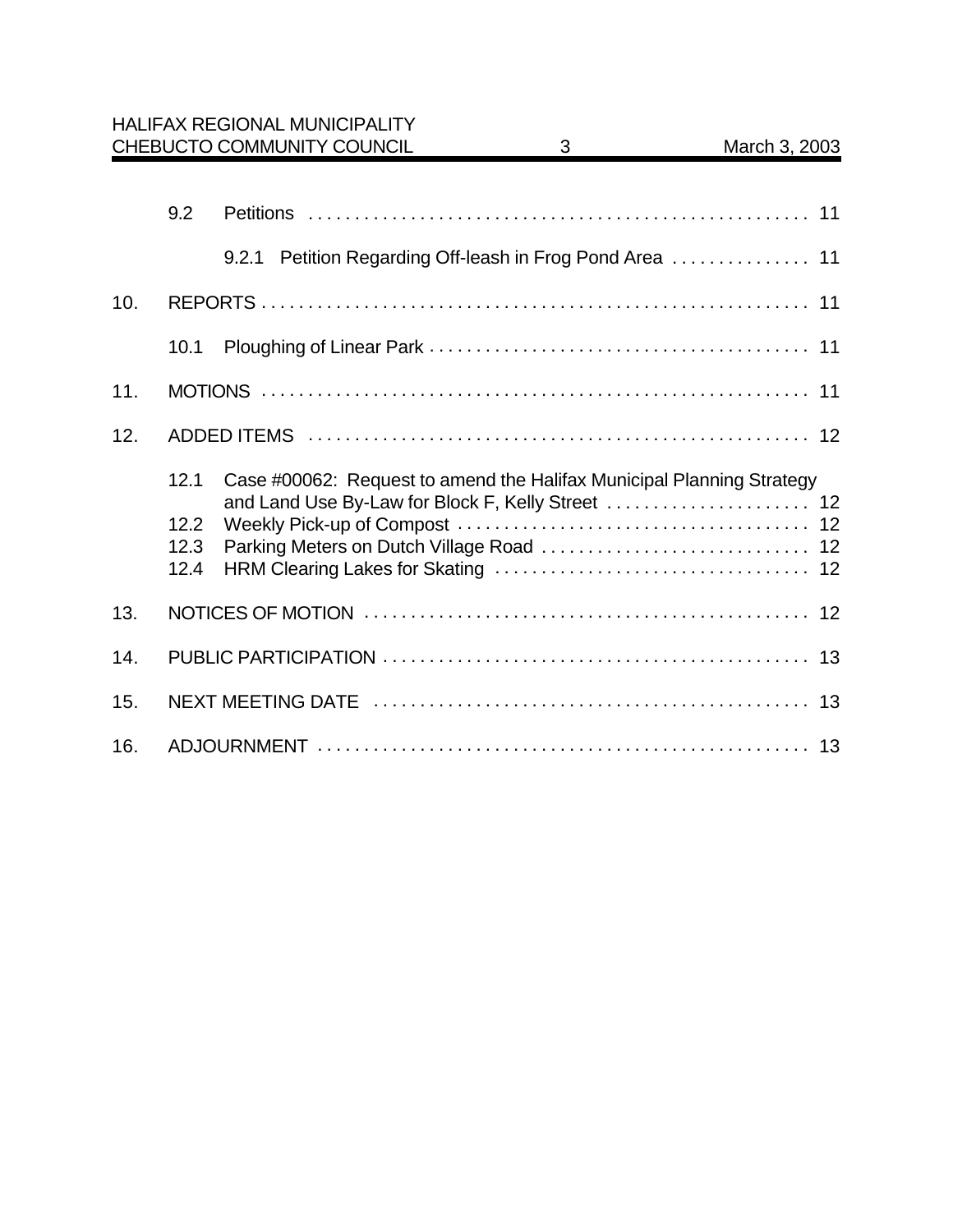### **1. CALL TO ORDER**

The meeting was called to order at 7:00 pm in the Keshen Goodman Library, 330 Lacewood Drive, Halifax. Later in the meeting Councillor Mosher recognized MLA Mary Ann McGrath, MLA for Halifax/Bedford Basin.

### **2. APPROVAL OF MINUTES**

- 2.1 Minutes of Regular Meeting February 3, 2003
- 2.2 Minutes of Continued Public Hearing February 12, 2003

#### CORRECTION:

Councillor Walker noted that a public speaker was identified as Patrick Manual on page 14 of the February 3, 2003 minutes and this should be corrected to Patricia Manual.

**MOVED by Councillor Walker, seconded by Councillor Whalen, that the minutes of the regular meeting held on February 3, 2003, be approved as amended. MOTION PUT AND PASSED UNANIMOUSLY.**

**MOVED by Councillor Walker, seconded by Councillor Whalen that the minutes of February 12, 2003 be approved as circulated. MOTION PUT AND PASSED UNANIMOUSLY.**

### **3. APPROVAL OF THE ORDER OF BUSINESS AND APPROVAL OF ADDITIONS AND DELETIONS**

ADDITIONS:

- 12.1 Case # 00062: Request to amend the Halifax Municipal Planning Strategy and Land Use By-Law for Block F, Kelly Street
- 12.2 Weekly Pick-up of Compost Councillor Whalen
- 12.3 Parking Meters Dutch Village Road Councillor Walker
- 12.4 HRM Clearing Lakes for Skating Councillor Mosher

**MOVED by Councillor Whalen, seconded by Councillor Walker that the Order of Business be approved as amended. MOTION PUT AND PASSED UNANIMOUSLY.**

#### **4. BUSINESS ARISING OUT OF THE MINUTES**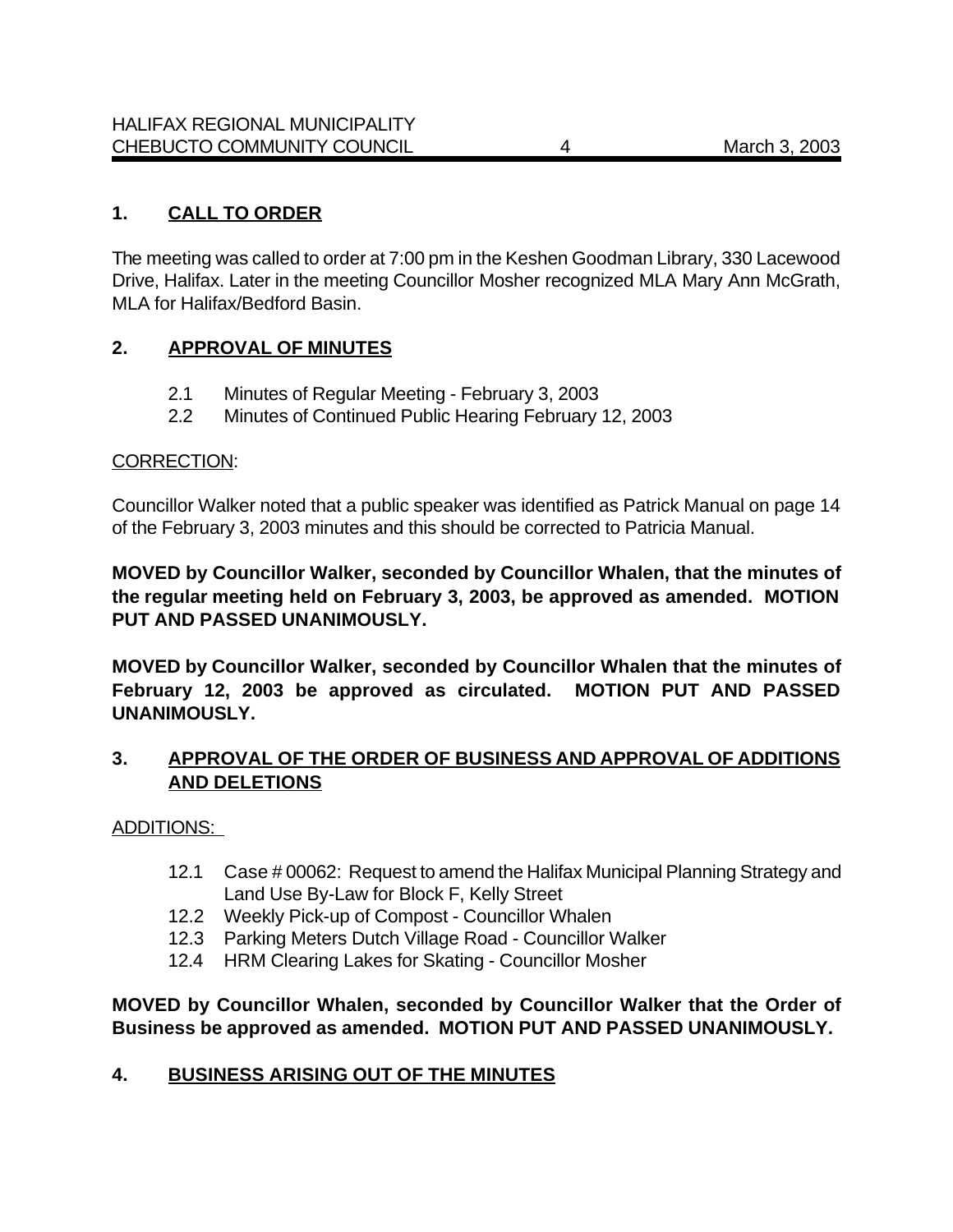# **4.1 Status Sheet Items**

# **4.1.1 Street Lights - Frog Pond**

Information report requested for April 7, 2003 meeting.

# **4.1.2 Snow/Ice removal at Rockingstone Heights School**

! An information report dated February 24, 2003 was before the Committee.

Mr. Wayne Legere, Manager, Streets and Roads, reported that HRM Staff have met with the school administration at Rockingstone Heights school and they are very clear in their maintenance requirements for the school. He further added that HRM Staff delineated what HRM provides in regards to maintenance on Regan Drive. Mr. Legere advised that if there are further complaints, the public may contact HRM By-Law Enforcement for any properties abutting public lands or the school board/local school directly if the issue is on school property. This item to be removed from the Status Sheet.

# **4.1.3 Speed of Snow Ploughs**

! An Information Report, dated February 24, 2003, was before the Committee.

Mr. Wayne Legere, Manager, Streets and Roads, reported that the complaints regarding speed of snow ploughs on residential streets in the Herring Cove Road area has been addressed. He advised that there was a driver driving too fast for the conditions although he was within the speed limit. Mr Legere stated that the driver has been informed of the situation and was asked to slow down. He added that there have been no further complaints. This item to be removed from the Status Sheet.

# **4.1.4 North West Arm Drive Renaming**

! An Information Report, dated February 27, 2003, was before the Committee.

**MOVED by Councillor Walker, seconded by Councillor Whalen that the Information Report dated February 27, 2003 regarding Renaming North West Arm Drive, be accepted by Chebucto Community Council. Further, that a copy of this Information Report be sent to the Province of Nova Scotia. MOTION PUT AND PASSED UNANIMOUSLY.** This item to be removed from the Status Sheet.

# **4.1.5 Off-Leash at Frog Pond/Sir Sanford Fleming**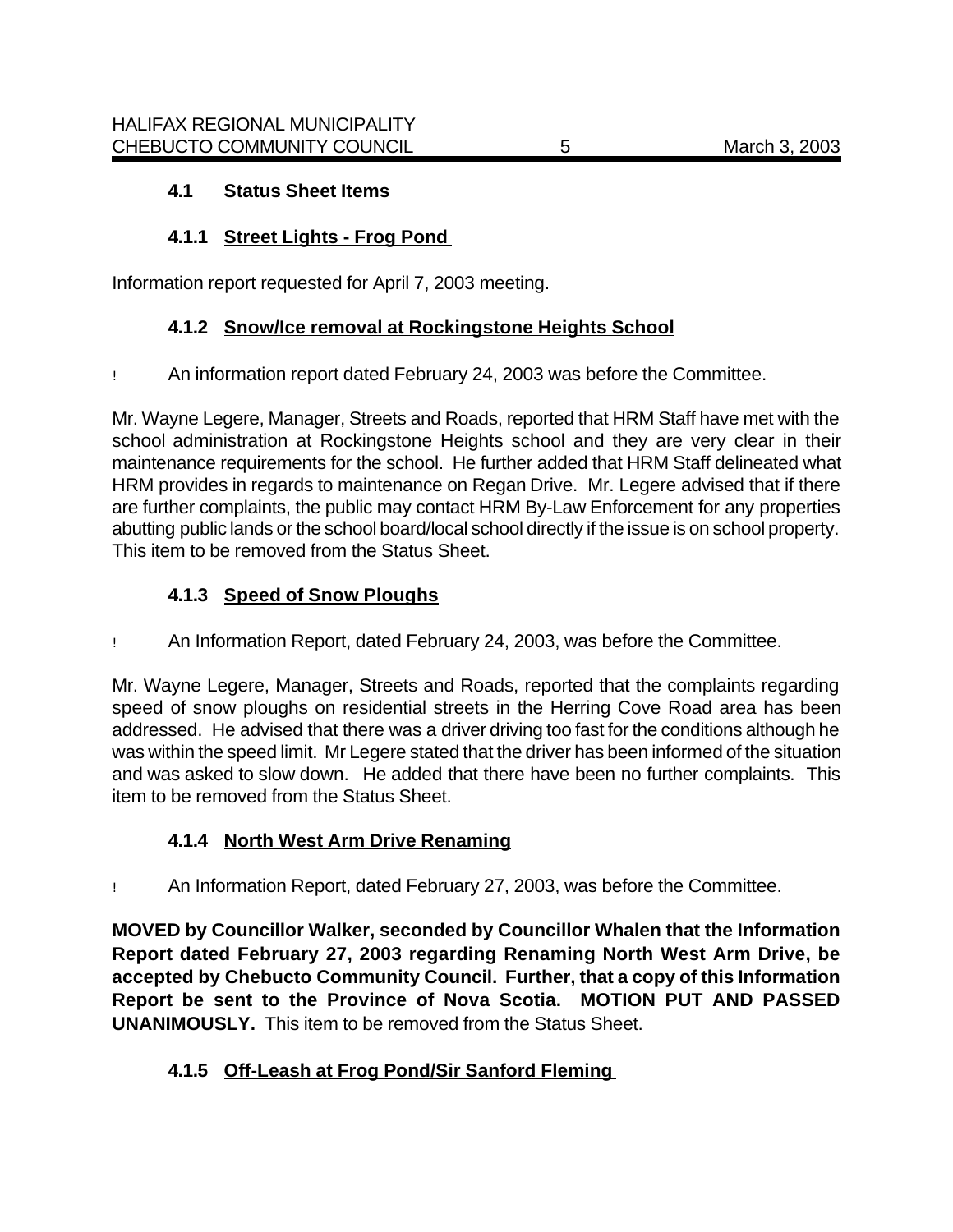| CHEBUCTO COMMUNITY COUNCIL           | March 3, 2003 |
|--------------------------------------|---------------|
| <b>HALIFAX REGIONAL MUNICIPALITY</b> |               |

! An Information Report, dated January 29, 2003, was before Community Council. Mr. Peter Bigelow, Manager, Parks and Open Spaces circulated supplementary information, dated March 3, 2003, regarding dedicated dog parks.

! See page 11, section 9.2.1 Petition regarding Off-leash in Frog Pond area

Mr. Peter Bigelow, Manager, Parks and Open Spaces, reported that various options had been reviewed regarding accommodating off-leash areas within municipal open spaces. He advised that the Information Report lists three options: leash only parks, designated park areas as off-leash areas and dedicated dog parks. Mr. Bigelow added that the Information Report suggested the Loop Road section of Sir Sanford Fleming Park be designated as an off-leash area on a trial basis from April 12, 2003 - November 16, 2003, as this section is slightly less utilized and does not have compounding factors such as wildlife or playgrounds/beaches. Mr. Bigelow further commented that under the current By-Law (D-100, Section 11, 3(e)), citizens who wish to run their dogs off-leash, may do so on any of the municipal sport or ball fields between the hours of 6:00 - 10:00 am from November 1 to May 1.

Councillor Whalen asked if wells and septic systems would be a concern if there were offleash designation for the Loop Road area. Mr. Bigelow advised that the Loop Road area is below the watershed and this would not be a concern.

Councillor Whalen added that there are requests for off-leash areas in District 15/16 as well. She explained that a citizen requested an area in Glenbourne Park, which was set aside for a tennis court, be considered for an off-leash area. Mr. Bigelow submitted a supplementary information report regarding dedicated dog parks in other municipalities across the country. Councillor Whalen requested a staff information report for April 7, exploring the idea of dedicated dog park(s) and the costs involved.

Councillor Mosher submitted a petition from residents of District 17 regarding their wish to have off-leash in Sir Sanford Fleming Park. She further reported that the "Friends of Sir Sandford Fleming Park", a public committee, defeated a motion at their April 24, 2002 meeting to have Sir Sandford Fleming Park an off-leash park. Councillor Mosher advised that on February 26, 2003, the "Friends of Sir Sandford Fleming Park" passed a motion that stated no area of Sir Sandford Fleming Park be considered an off-leash area.

Councillor Mosher added that there are conflicting wills in the community and requested that Mr. Bigelow consider the following points in preparing the information report for April  $7<sup>th</sup>$ :

- off-leash be restricted to mornings only in the Frog Pond Area
- consideration given to the fact that skiers use the Loop Road area
- there is a Senior's Residence behind this area
- there is a process underway to have National Historic Site designation for Sir Sandford Fleming Park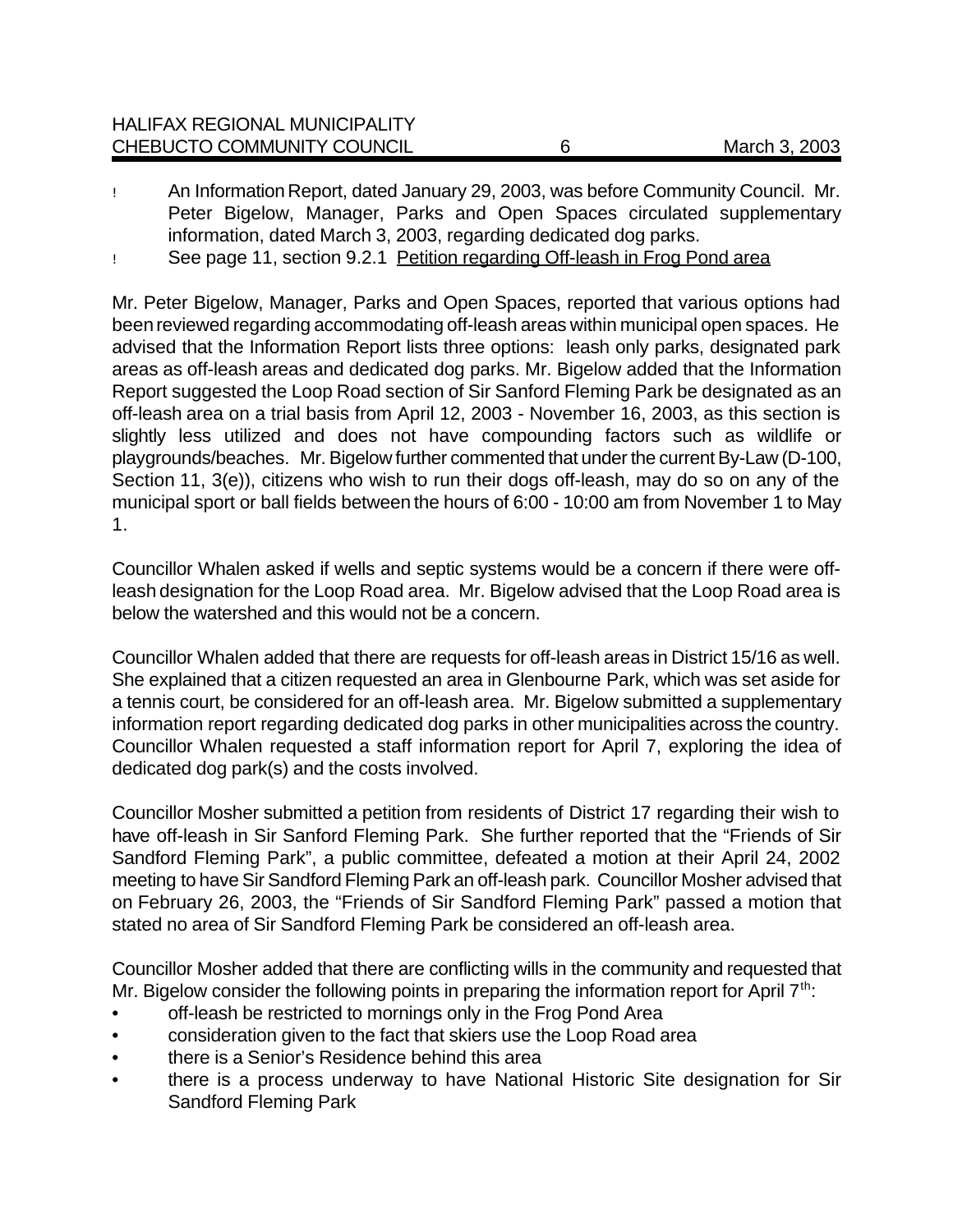in winter there are more dog walkers than runners in this area

**MOVED by Councillor Whalen, seconded by Councillor Walker that a staff report be prepared for the April 7th meeting regarding designation of off-leash areas based on the additional information raised at this meeting. MOTION PUT AND PASSED UNANIMOUSLY.**

# **4.1.6 Washroom Facilities at Halifax Commons**

! An Information Report, dated February 20, 2003, was before the Community Council.

Mr. Peter Bigelow, Manager, Parks and Open Spaces commented that HRM does have a washroom facilities program but it has been underfunded due to other priorities over the last several years. He further commented that one of the largest obstacles to providing public washroom facilities in open space areas is the rate of vandalism. Mr. Bigelow mentioned that there are washroom facilities on the Central Commons which are intended to service the North Commons area as well. Mr. Bigelow referred to the staff report which indicated the options for public washroom facilities and the associated costs as follows:

- < portable commercial washroom "Port-A-Pottie" Capital Cost \$10,000 plus seasonal operating costs
- < portable commercial washrooms camouflaged (surrounding structure) Capital Cost \$25,000 plus annual operating costs
- < permanent privy-style washrooms Capital Cost \$40,000 plus annual operating costs

< permanent serviced washrooms - Capital Cost \$100,000 plus annual operating costs Mr. Bigelow commented that Regional Council will have to review the issue of public washrooms overall as part of the upcoming budget presentations but due to more pressing needs, washrooms are not in the current budget submissions for the Northern Commons. This item is to be removed from the Status Sheet.

### **4.1.7 Truck Idling By-Law**

Deferred to April 7, 2003 meeting so that Councillor Adams may comment on this issue.

### **4.1.8 Speed Limits - Bayview Road/Flamingo Drive**

! Letter fromMr. Taso Koutroulakis, Acting Manager, Traffic & Transportation Services, dated February 23, 2003, to Mr. Ralph E. Hessian, Director, Infrastructure Management, Nova Scotia Transportation and Public Works, was before Community Council.

Councillor Whalen commented that the letter indicates HRM intends *"to enter into an*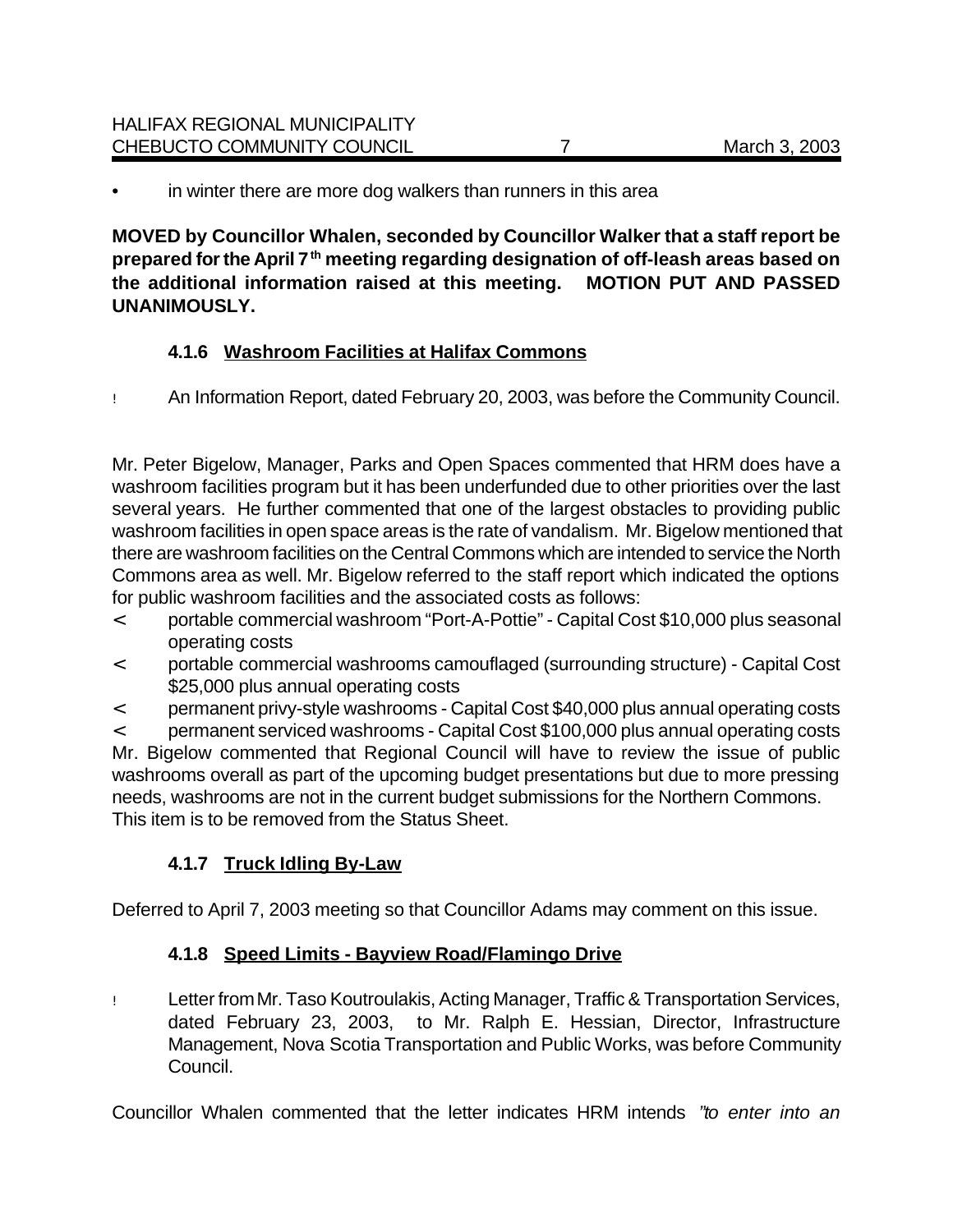*agreement with the Province, to cost-share an independent review of speed limits on local residential streets in various jurisdictions across the country"*. Councillor Whalen added that Chebucto Community Council's request was to initiate a pilot project on Bayview Road and Flamingo Drive and this indicated study could take some time. She further commented that this letter does not address what Community Council was requesting. This item to remain on status sheet.

# **5. MOTIONS OF RECONSIDERATION - None**

### **6. MOTIONS OF RESCISSION - None**

# **7. CONSIDERATION OF DEFERRED BUSINESS**

### **7.1 Case #00066: Rezoning and Development Agreement for Governor's Brook, Mainland South, Halifax**

! Supplemental Report, dated February 28, 2003, was before Community Council. (Public Hearing was held on Monday, February 3, 2003 and Wednesday, February 12, 2003 and closed).

Mr. Gary Porter, Planner II, Western, presented the supplemental report. He commented that all concerns and issues raised during the Public Hearing of February 3 & 12, 2003 were addressed in this supplemental report.

Councillor Whalen inquired if staff had prepared a list of various other approvals required in terms of environmental protection. Mr. Porter replied that once the rezoning application has been approved, the development agreement must then be approved and the following concerns would have to be addressed before approval would be given:

- ! Roach's Pond Pumping Station surcharging several times per year. The Department of Environment has said that they will not issue approval of this development until this issue has been addressed. HRM is planning to double the retention capacity at Roach's Pond Pumping Station as part of the Harbour Solutions Project which should aid the overflow situation. Mr. Porter advised that if the Developer chooses to go ahead before HRM solves the problem, it will be the Developer's responsibility to adhere to the requirements of the Department of Environment.
- ! UV Filter for treating overflow is acceptable to the Department of Environment
- ! the storm water management plan would also have to be approved by the Department of Environment.
- ! the Developer would have to submit a plan for erosion and sedimentation control for HRM's approval as well as approval by the Department of Environment
- ! Certificate to Construct, issued by the Department of Environment, for installation of water and sanitary sewer is required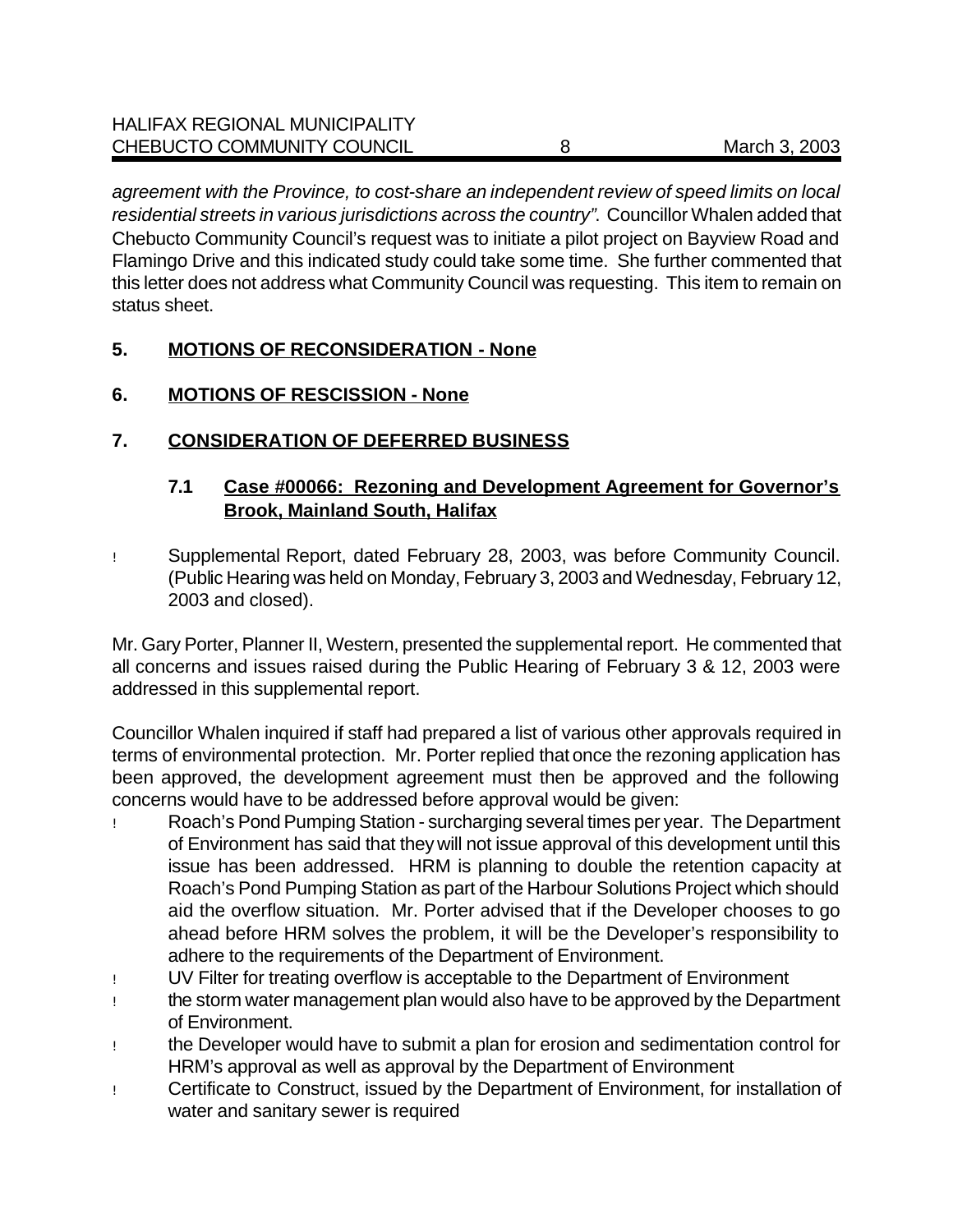approval for subsequent phases.

! Groundwater diversion is an issue for the Province

the fisheries act may apply as well in regards to the affects on fish habitats Mr. Porter commented that if all these items are approved, the development agreement allows for subdivision approval for 100 units only. He added that the Drysdale Road connection would then have to be constructed which would require Provincial approval and would also be subject to the Environment Act and the Navigatable Waters Act possibly requiring Federal Government approval. Once those approvals are satisfied then HRM can issue subdivision

Councillor Whalen further requested that in regards to the Capital Cost Contribution, that HRM reserve the right/ability to go back and recoup any funds for major infrastructure changes that may be required at a later date.

Councillor Walker asked if the 50 units per year could be accumulated? Mr. Porter commented that yes, if only 25 lots were developed one year then the next year they could do 75 but it can never exceed 50 times the number of years from approval, so in three years time, if the developer has done nothing, they can develop 150 units maximum. Councillor Walker requested that this be changed to a maximum of 100 as the impact could be greater if development were accumulated.

Councillor Whalen requested confirmation on the density of 17.67 persons per acre being the upper most limit. Mr. Porter responded that any changes that would be allowed would have to work out to 17.67 persons per acre. Councillor Whalen requested that as the units are developed that they draw down on the total and that records be kept of this.

Councillor Whalen asked for clarification on the land use rules on page 29, 2.2 R-2 semidetached type of housing and commented that the maximum lot coverage should be indicated. Mr. Porter commented that the development agreement states that the provisions of the Halifax Mainland Land Use By-Laws shall apply except as specifically varied by this agreement. Mr. Porter also added that 35% lot coverage is the standard.

Councillor Whalen requested clarification on setback from watercourses, page 31, Subsection "N" of the development agreement regarding tree buffers and water course which states that no residential or other building shall be constructed within 100' of MacIntosh Run and within 50' of any other water course. Councillor Whalen requested that this be changed to a minimum 100' setback for all watercourses.

Councillor Whalen commented on tree retention, page 32, section 2.5: lot sizes/setbacks and feet between buildings which states that: "cannot cut any tree 4" or greater except where they are located within a road right of way or within the footprint of a habitable building or within 25' of the foundation of such a building". Councillor Whalen commented that due to the lot sizes in this development, there would not be any trees left and requested a non-disturbance zone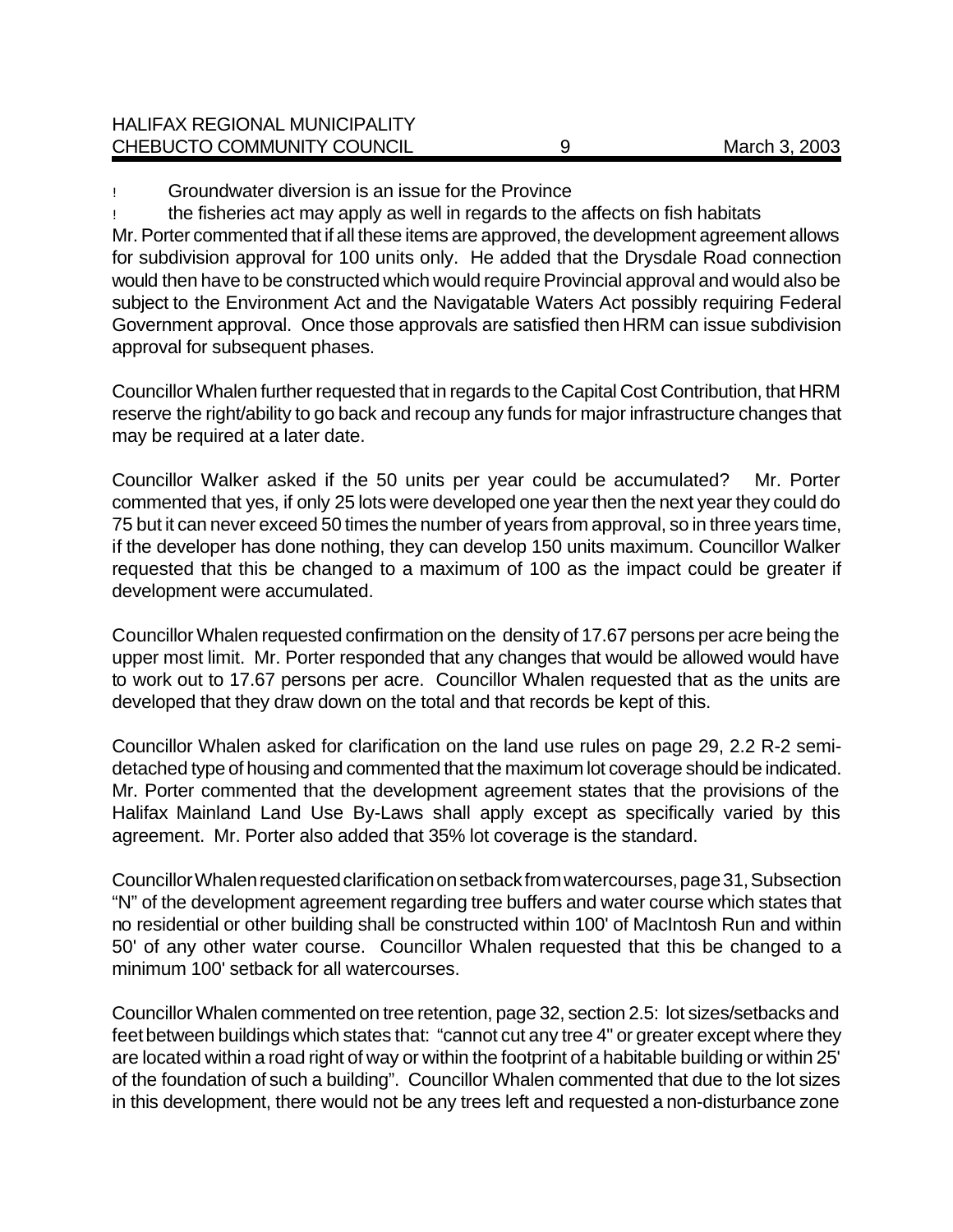| <b>HALIFAX REGIONAL MUNICIPALITY</b> |    |               |
|--------------------------------------|----|---------------|
| CHEBUCTO COMMUNITY COUNCIL           | 10 | March 3, 2003 |

be added to the development agreement so that underbrush etc. not be disturbed.

Councillor Walker asked how much Commercial would be in this development. Mr. Porter responded that there is only one small area blocked for neighbourhood commercial.

Councillor Whalen commented that as there is no funding available from the Capital Budget to complete green areas in new developments that green spaces be graded and sodded and not just left as rock and dirt for the smaller park areas indicated in this development. She further commented that the trails should be developed as well.

**MOVED by Councillor Walker, seconded by Councillor Whalen that Chebucto Community Council approve the rezoning of 156 acres in Mainland South, lands of Kimberly-Lloyd Developments Ltd., from H (Holding) to RDD (Residential Development District) as shown on Attachment "A", Schedule E of the November 20, 2002 staff report. Further, that no work be started on this land until the Development Agreement has been signed.** 

Councillor Mosher indicated that she would not be supporting the motion due to an overwhelming number of her constituents being not in favour of this development.

#### **MOTION PUT AND PASSED 2-1.**

#### **8. PUBLIC HEARINGS - None**

#### **9. CORRESPONDENCE, PETITIONS AND DELEGATIONS**

#### **9.1 Correspondence**

#### **9.1.1 Lease Renewal Hemlock Ravine**

! A letter, dated February 12, 2003, from MLA Mary Ann McGrath, Halifax/Bedford Basin was before the Community Council.

Mr. Peter Bigelow, Manager, Parks and Open Spaces, commented that Hemlock Ravine Park is comprised of a land assembly made up of parcels acquired by HRM and the Province. He further commented that a management plan had been developed through the involvement of HRM Staff, Nova Scotia Field Naturalists, Friends of Hemlock Ravine and the Province which Chebucto Community Council endorsed and Regional Council made into policy. The Province has asked HRM, as a condition of the lease, to consider creating an advisory committee to Regional Council similar to the one for Point Pleasant Park. Mr. Bigelow reported that HRM Staff are of the opinion that this is not necessary as there is a very good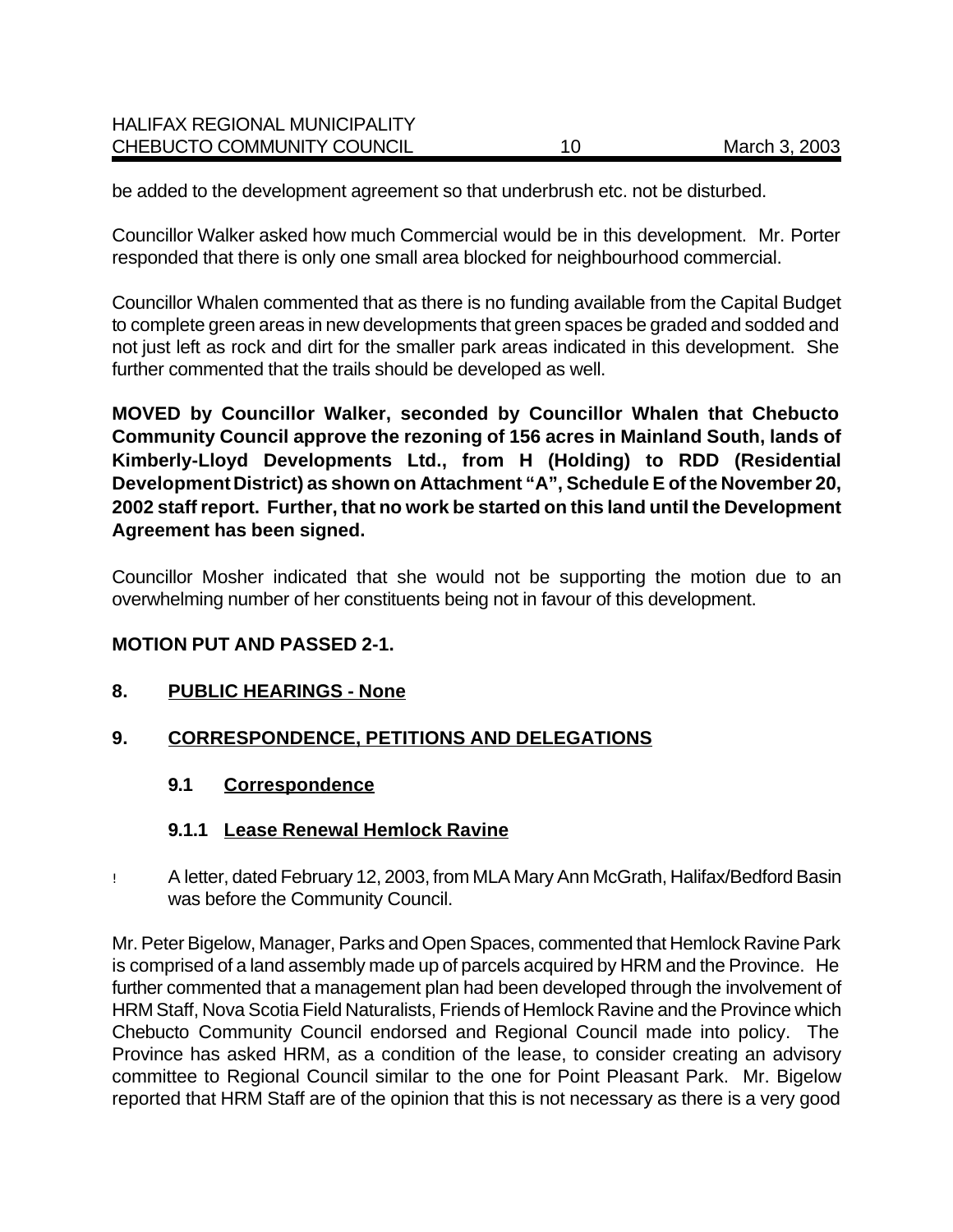relationship with existing organizations, namely the Friends of Hemlock Ravine, Nova Scotia Field Naturalists and the Rate Payers Association with whom HRM Staff deal with on a regular basis. Mr. Bigelow added that the management plan would be resubmitted to the Province and the lease would be renewed within the next few months.

# **9.2 Petitions**

# **9.2.1 Petition regarding Off-leash in Frog Pond area**

Councillor Walker read the petition into the record. A copy is on file in the Municipal Clerk's Office.

# **10. REPORTS**

# **10.1 Ploughing of Linear Park**

Mr. Bigelow advised that the main walkways in Point Pleasant Park were the only areas ploughed/sanded/salted during the winter months and that this is done as a result of an agreement made when HRM took over responsibility of Point Pleasant Park in 1996. Mr. Bigelow added that the ploughing/sanding/salting of these paths causes more road work in the spring and requires HRM staff to be in the park year round.

Mr. Bigelow asked what service level would be expected for Linear Park. Councillor Whalen responded that it be considered a sidewalk due to the number of students from the local schools who could use these pathways. Mr. Bigelow added that when gravel walkways are ploughed, they are not cleared down to the crusher dust and the process would involve the clearing of new fallen snow and sand/salt layered to increase traction**.** 

**MOVED by Councillor Whalen, seconded by Councillor Walker that HRM Parks and Open Spaces provide a staff report for the April 7, 2003 meeting regarding the cost of ploughing, sanding and salting of Linear Park from Main Avenue to Parkland Drive. Further, that the costs be considered as a possible area rate for District 16. MOTION PUT AND PASSED UNANIMOUSLY.**

- **11. MOTIONS None**
- **12. ADDED ITEMS**
	- **12.1 Case # 00062: Request to amend the Halifax Municipal Planning Strategy and Land Use By-Law for Block F, Kelly Street**

**MOVED by Councillor Walker, seconded by Councillor Whalen that Case #00062:**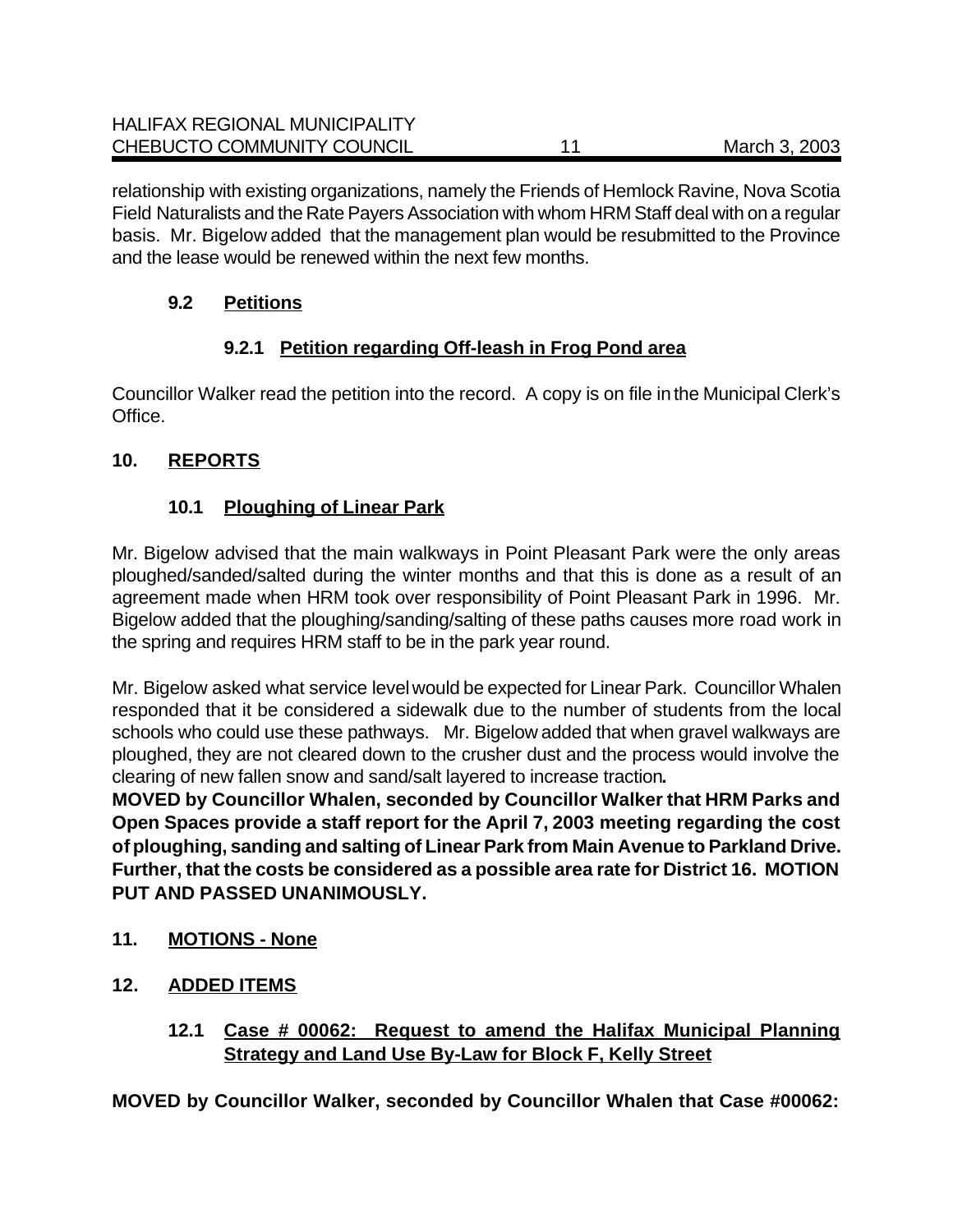**Request to amend the Halifax Municipal Planning Strategy and Land Use By-Law for Block F, Kelly Street, be deferred to April 7, 2003. Further, that the Planning Department clarify the minutes of the Public Information Meeting held on October 10, 2002, in regards to who was in attendance at that meeting. MOTION PUT AND PASSED UNANIMOUSLY.**

# **12.2 Weekly Pick-up of Compost**

Councillor Whalen submitted a letter from a resident of District 16, dated September 23, 2002, in which the resident requested weekly pick-up of green cart garbage during the months of July and August due to the problems of strong odours and insects associated with the green bins during the hot weather. She added that the issue was discussed at the Solid Waste Advisory Committee where it was mentioned that weekly summer pick-up would cost \$96,000 for the summer.

**MOVED by Councillor Whalen, seconded by Councillor Walker that Chebucto Community Council support weekly pick-up of greenbins for Halifax and Dartmouth during the months of July and August. MOTION PUT AND PASSED UNANIMOUSLY.**

# **12.3 Parking Meters**

**MOVED by Councillor Walker, seconded by Councillor Whalen that HRM Staff prepare a report regarding the parking meters on Dutch Village Road, located in front of the former Hell's Angel's Club House to Dutch's Lounge, in regards to their feasibility. Further, if it is determined that these meters are no longer required in this area that they be moved to another area of HRM.** 

# **12.4 HRM Clearing Lakes for Skating**

**MOVED by Councillor Walker, seconded by Councillor Whalen that HRM Staff prepare a report on the feasibility of clearing and flooding lakes in HRM for skating. MOTION PUT AND PASSED UNANIMOUSLY.**

# **13. NOTICES OF MOTION - None**

# **14. PUBLIC PARTICIPATION**

# **Mr. Gerald Rodgers, 24 Spry Avenue, Spryfield**

Mr. Rodgers commented that there should be traffic lights at Drysdale Avenue as well as traffic control or a light system at St. Michael's and Herring Cove Road due to a number of